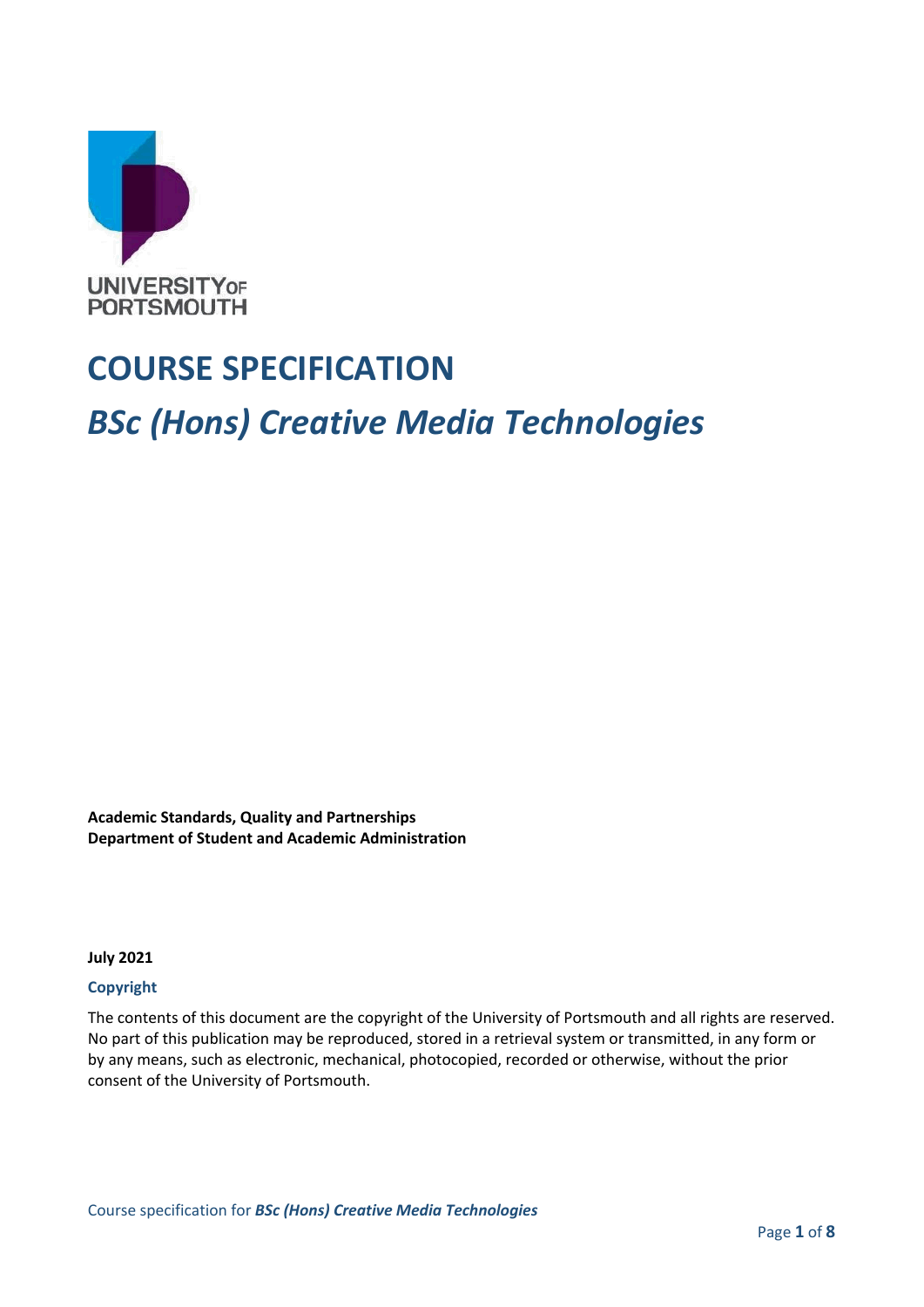# **COURSE SPECIFICATION**

| <b>Course Title</b>                                                                                     | <b>BSc (Hons) Creative Media Technologies</b> |
|---------------------------------------------------------------------------------------------------------|-----------------------------------------------|
| <b>Final Award</b>                                                                                      | <b>BSc</b> (Hons)                             |
| Exit Awards                                                                                             | CertHE, DipHE, BSc                            |
| Course Code / UCAS code (if applicable)                                                                 | U2734PYC, C2734S / P3P1                       |
| Mode of study                                                                                           | <b>Full time</b>                              |
| Mode of delivery                                                                                        | Campus                                        |
| Normal length of course                                                                                 | 3 years, 4 years with placement               |
| Cohort(s) to which this course specification<br>applies                                                 | September 2019 intake onwards                 |
| <b>Awarding Body</b>                                                                                    | University of Portsmouth                      |
| <b>Teaching Institution</b>                                                                             | University of Portsmouth                      |
| Faculty                                                                                                 | <b>Creative and Cultural Industries</b>       |
| School/Department/Subject Group                                                                         | <b>School of Creative Technologies</b>        |
| School/Department/Subject Group<br>webpage                                                              | <b>School of Creative Technologies</b>        |
| Course webpage including entry criteria                                                                 | <b>BSc (Hons) Creative Media Technologies</b> |
| Professional and/or Statutory Regulatory<br><b>Body accreditations</b>                                  | None                                          |
| <b>Quality Assurance Agency Framework for</b><br><b>Higher Education Qualifications (FHEQ)</b><br>Level | Level 6                                       |

This course specification provides a summary of the main features of the course, identifies the aims and learning outcomes of the course, the teaching, learning and assessment methods used by teaching staff, and the reference points used to inform the curriculum.

This information is therefore useful to potential students to help them choose the right course of study, to current students on the course and to staff teaching and administering the course.

Further detailed information on the individual modules within the course may be found in the relevant module descriptors and the Course Handbook provided to students on enrolment.

Please refer to the Course [and Module Catalogue](https://course-module-catalog.port.ac.uk/#/welcome) for further information on the course structure and modules.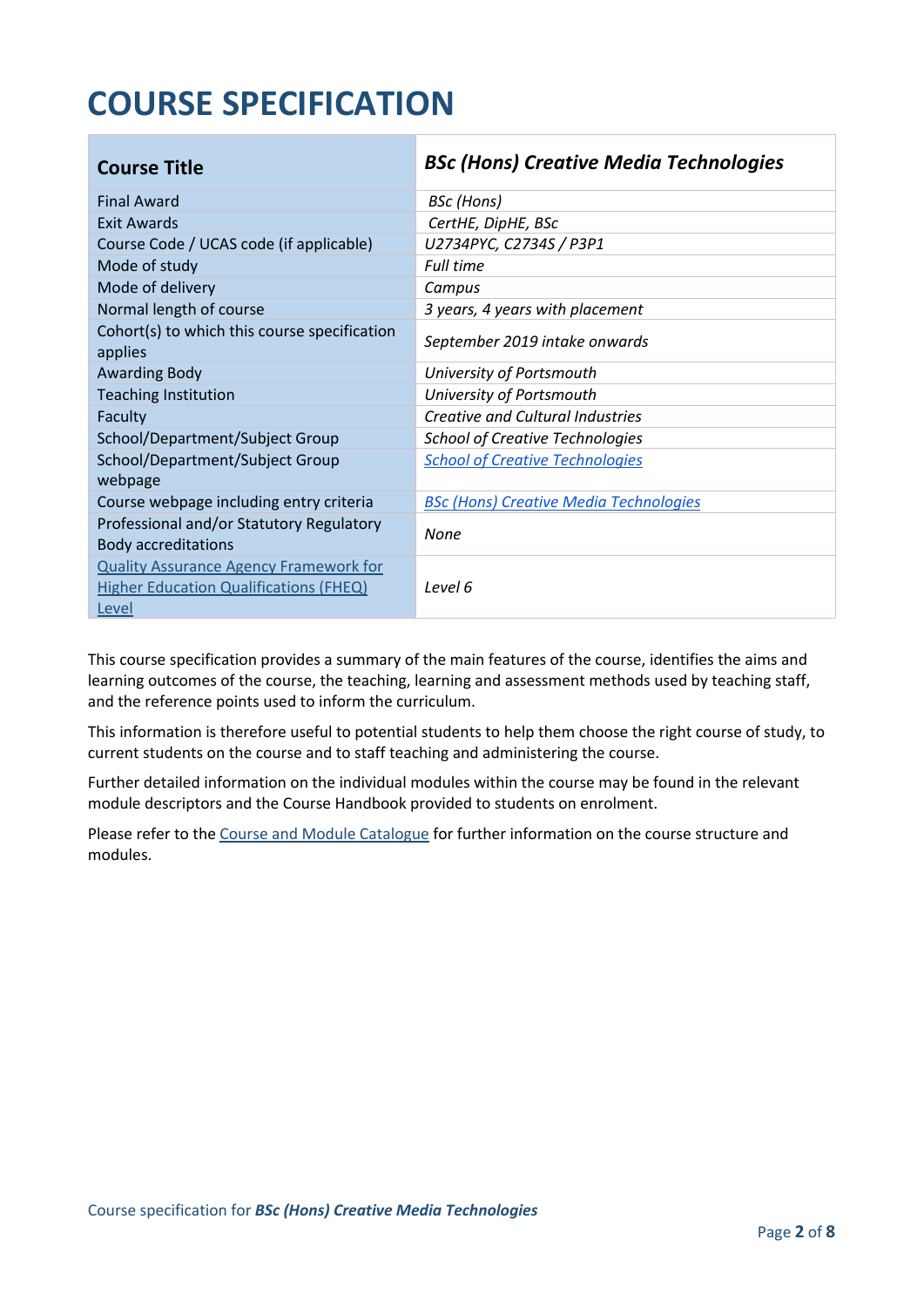# **Educational aims of the course**

Students will follow a curriculum balanced between the development of knowledge and skills in multimedia and project management.

Educational aims:

- Provide a challenging, stimulating and self-rewarding study environment.
- Provide a framework whereby individual study paths may be forged based on choice from a range of options.
- Enable students to broaden their studies by including study modules from outside their discipline as degree option choices.
- Enable students to exercise choice in their studies and follow a Major/Minor or a sandwich programme.
- Develop a range of skills by means of opportunities provided in the study modules.
- Accommodate student needs in relation to maximizing their career potential by enabling them to develop knowledge, understanding and skills in their chosen subject area.
- Promote career aspirations by including study topics on general and specific professional practices and study skills.
- Provide opportunity for study and/or work exchange outside of the UK.

The course is designed to be flexible and allow the student choice of subject matter within the creative media industry. The student can then focus on a career path by the careful selection of options in Levels 5 and 6.

## **Course Learning Outcomes and Learning, Teaching and Assessment Strategies**

The [Quality Assurance Agency for Higher Education \(QAA\)](http://www.qaa.ac.uk/en) sets out a national framework of qualification levels, and the associated standards of achievement are found in their Framework for Higher Education [Qualifications](https://www.qaa.ac.uk/quality-code/qualifications-frameworks) document.

The Course Learning Outcomes for this course are outlined in the tables below.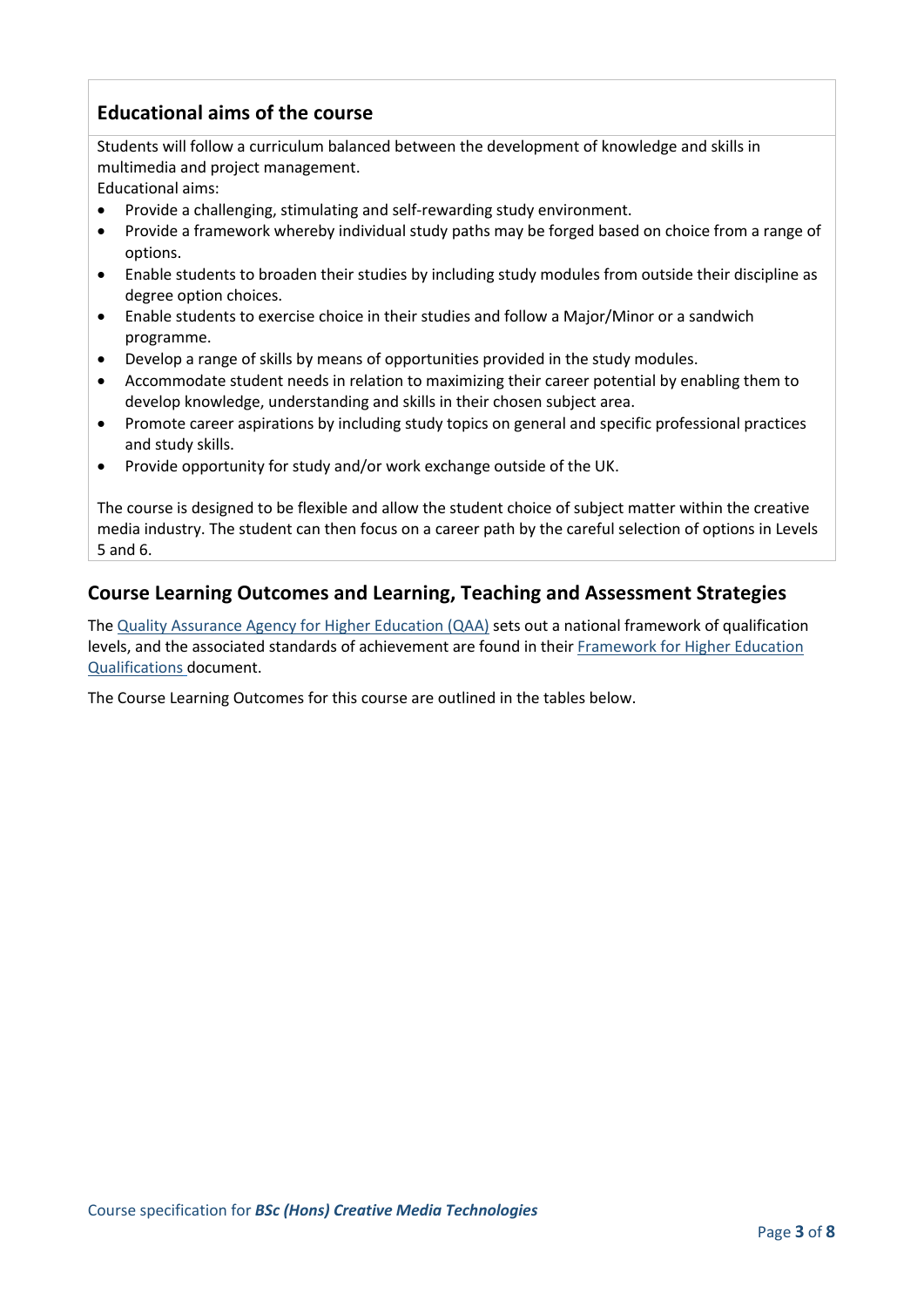## **A. Knowledge and understanding of:**

| LO<br>number   | <b>Learning outcome</b>                                                                                                                            | <b>Learning and</b><br><b>Teaching</b><br>methods                                               | <b>Assessment</b><br>methods                                                                                                      |
|----------------|----------------------------------------------------------------------------------------------------------------------------------------------------|-------------------------------------------------------------------------------------------------|-----------------------------------------------------------------------------------------------------------------------------------|
| A1             | Forms of communication, media, film and culture and<br>appreciate the processes and historical context<br>through which they have come into being. | Lectures,<br>seminars, group<br>work,<br>workshops                                              | Essays,<br>portfolios,<br>presentations,<br>reports<br>[formative<br>assessment<br>includes early<br>submission of<br>draft work] |
| A <sub>2</sub> | Computer graphics, authoring software packages and<br>basic scripting/programming, informed by good<br>project management practices.               | Lectures and<br>tutorials                                                                       | Creating<br>artefacts &<br>examination                                                                                            |
| A <sub>3</sub> | Visual Design and composition.                                                                                                                     | Lectures and<br>tutorials                                                                       | Creating<br>artefacts and<br>examination<br>[formative<br>assessment<br>includes peer<br>review and<br>critique]                  |
| A4             | Music creation/manipulation software, equipment<br>and musical styles.                                                                             | Lectures and<br>tutorials                                                                       | Creating<br>artefacts and<br>examination                                                                                          |
| A <sub>5</sub> | Professional issues in creative media production and<br>management.                                                                                | Lectures and<br>tutorials<br>[understanding<br>these issues a<br>key<br>employability<br>skill] | Creating<br>artefacts and<br>examination<br>[formative<br>assessment<br>includes self-test<br>online quizzes]                     |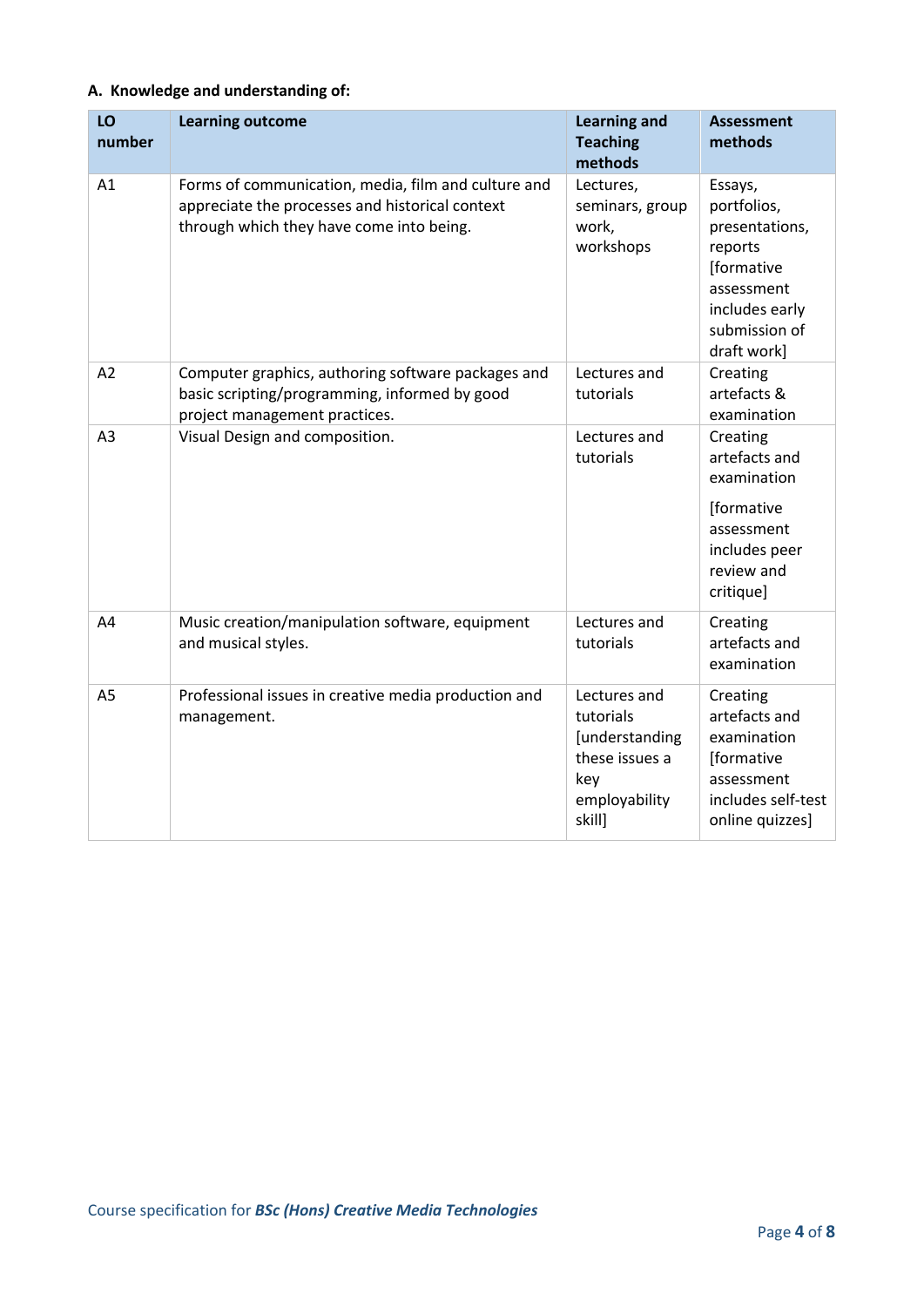| LO<br>number   | <b>Learning outcome</b>                                                                                                                                             | <b>Learning and</b><br><b>Teaching</b><br>methods                                                               | <b>Assessment</b><br>methods                                                                                          |
|----------------|---------------------------------------------------------------------------------------------------------------------------------------------------------------------|-----------------------------------------------------------------------------------------------------------------|-----------------------------------------------------------------------------------------------------------------------|
| <b>B1</b>      | Engage critically with major thinkers and debates<br>within the field, putting them to productive use.                                                              | Lectures and<br>tutorials [ability<br>to engage with<br>high-level<br>concepts a key<br>employability<br>skill] | Creating<br>artefacts,<br>reports and<br>portfolios                                                                   |
| B <sub>2</sub> | Write essays/reports according to academic<br>conventions.                                                                                                          | Lectures and<br>tutorials                                                                                       | Essays<br>[formative<br>assessment<br>includes early<br>submission of<br>draft work]                                  |
| B <sub>3</sub> | Carry out various forms of research for essays,<br>projects, creative productions or dissertations<br>involving sustained independent and critical enquiry.         | Lectures and<br>tutorials                                                                                       | Essays,<br>independent<br>study project<br>[formative<br>assessment<br>includes early<br>submission of<br>draft work] |
| <b>B4</b>      | Draw on and evaluate and apply research enabled by<br>established and emergent technologies.                                                                        | Lectures and<br>tutorials                                                                                       | Independent<br>study project,<br>reports<br>[formative<br>assessment<br>includes peer<br>review and<br>critique]      |
| <b>B5</b>      | Consider and evaluate their own work in a reflexive<br>manner, with reference to academic codes of practice<br>and/or professional conventions, issues and debates. | Lectures and<br>tutorials [ability<br>to evaluate own<br>practice a key<br>employability<br>skill]              | Independent<br>study project,<br>reports                                                                              |

## **B. Cognitive (Intellectual or Thinking) skills, able to:**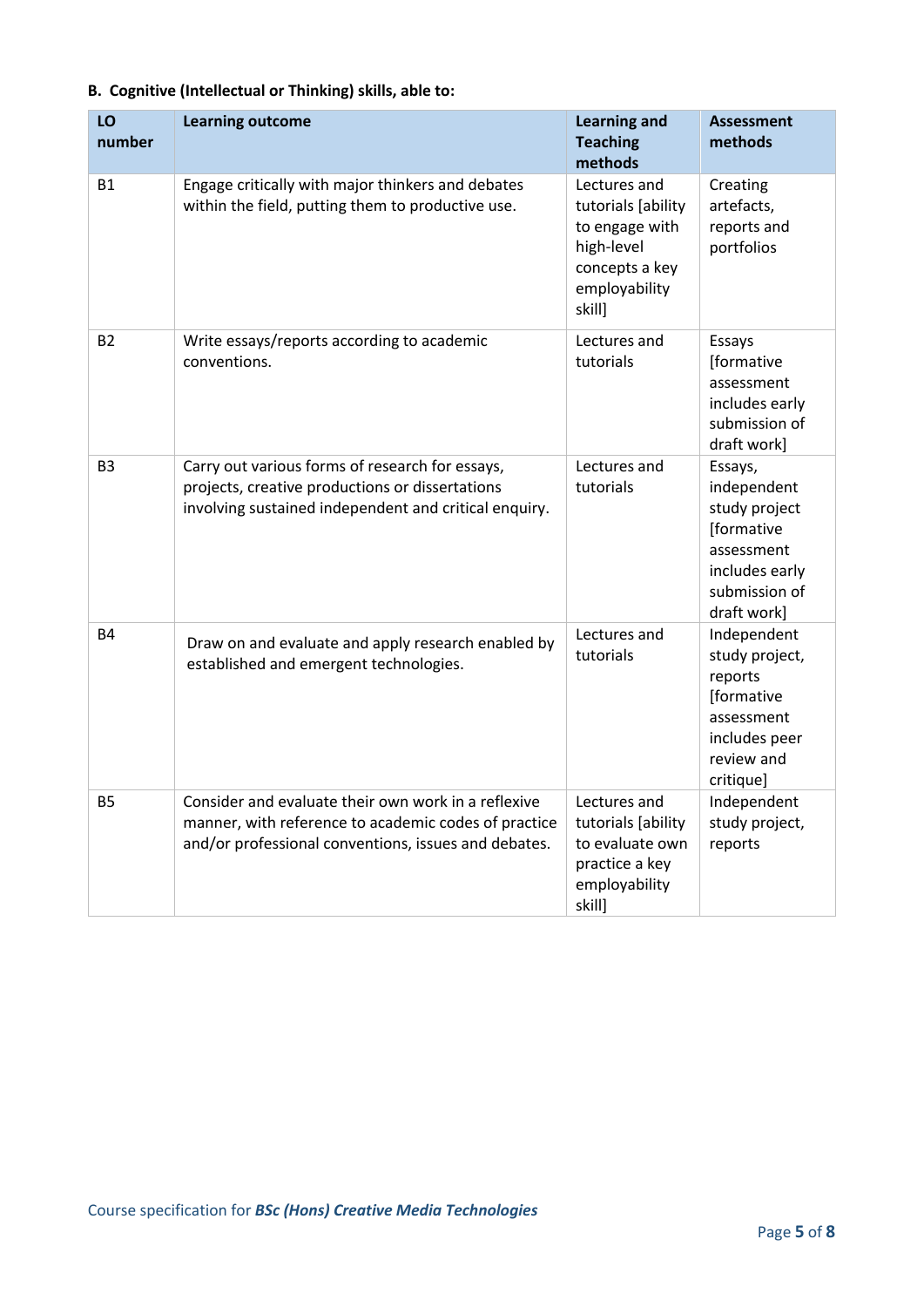## **C. Practical (Professional or Subject) skills, able to:**

| LO<br>numbe<br>r | <b>Learning outcome</b>                                                                                                                                                                                         | <b>Learning and</b><br><b>Teaching</b><br>methods                                                                                                         | <b>Assessment</b><br>methods                                                                         |
|------------------|-----------------------------------------------------------------------------------------------------------------------------------------------------------------------------------------------------------------|-----------------------------------------------------------------------------------------------------------------------------------------------------------|------------------------------------------------------------------------------------------------------|
| C <sub>1</sub>   | Develop and produce multimedia artefacts using<br>a range of hardware and software.                                                                                                                             | Lectures,<br>seminars, group<br>work,<br>workshops                                                                                                        | Creating artefacts<br>[formative assessment<br>includes peer review<br>and critique]                 |
| C <sub>2</sub>   | Produce work that uses the effective<br>manipulation of one or more of sound, images,<br>and the written word, including understanding<br>relevant industry standards and how they are<br>defined and achieved. | Lectures,<br>seminars, group<br>work,<br>workshops                                                                                                        | Creating artefacts and<br>reports                                                                    |
| C <sub>3</sub>   | Appraise and agree project targets with others,<br>plan how these will be met and evaluate<br>progress towards them.                                                                                            | Lectures,<br>seminars, group<br>work,<br>workshops                                                                                                        | Reports and<br>presentations[formativ<br>e assessment includes<br>early submission of<br>draft work] |
| C <sub>4</sub>   | Contribute to the management of creative<br>media-related projects.                                                                                                                                             | Lectures,<br>seminars, group<br>work,<br>workshops                                                                                                        | Group project work                                                                                   |
| C <sub>5</sub>   | Prepare a CV, a personal portfolio and pursue<br>appropriate career paths based on an<br>understanding of current industry requirements.                                                                        | Lectures,<br>seminars, group<br>work,<br>workshops [a<br>professional CV<br>/ show reel is<br>critical for<br>employability in<br>the creative<br>sector] | Reflective reports,<br>creating online<br>presence                                                   |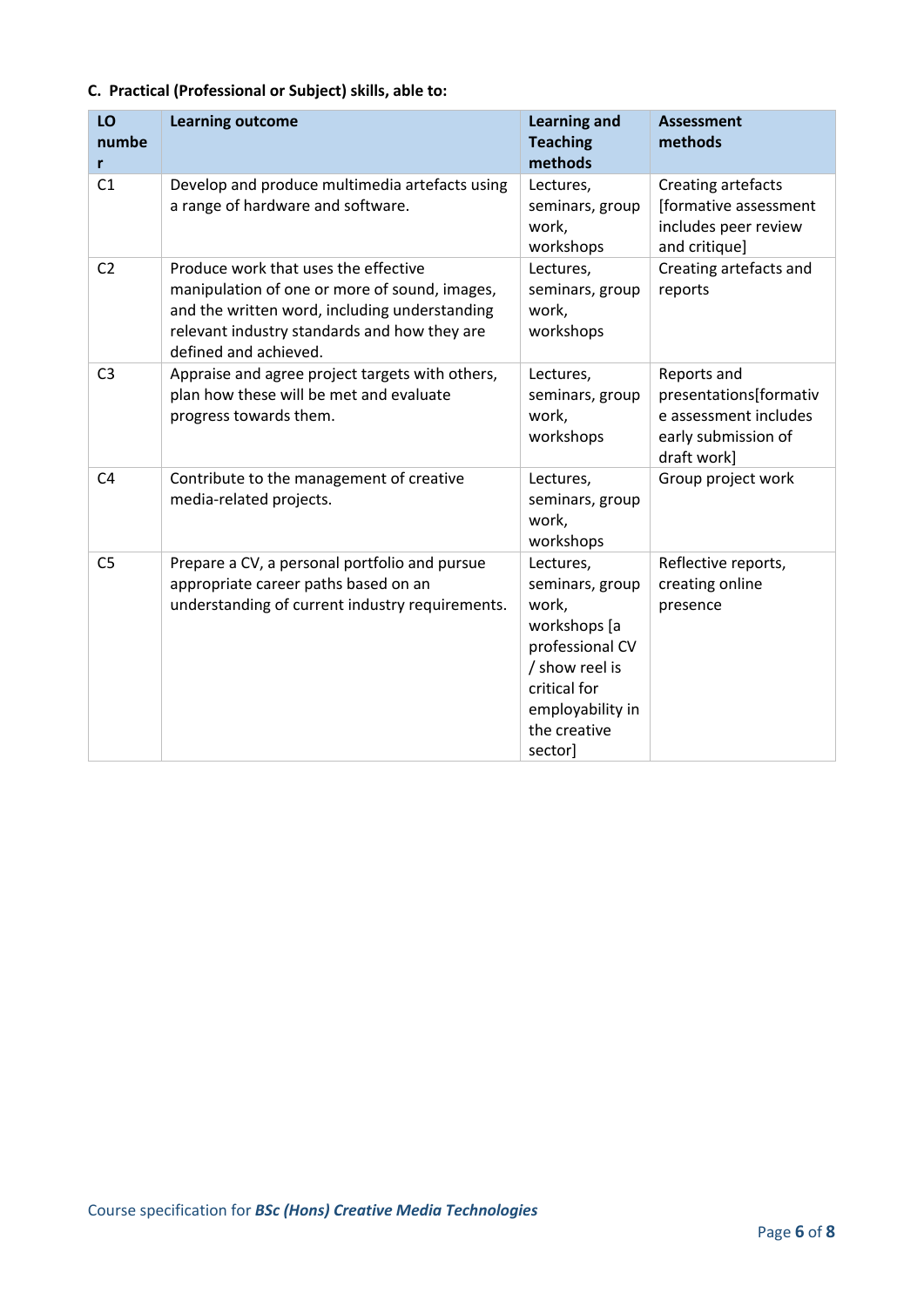| LO<br>numbe<br>r | <b>Learning outcome</b>                                                                                                              | <b>Learning and</b><br><b>Teaching</b><br>methods                                                                   | <b>Assessment</b><br>methods                                                                                       |
|------------------|--------------------------------------------------------------------------------------------------------------------------------------|---------------------------------------------------------------------------------------------------------------------|--------------------------------------------------------------------------------------------------------------------|
| D <sub>1</sub>   | Communicate effectively using graphical, written, and<br>other viable means.                                                         | Lectures,<br>seminars,<br>workshops<br>[ability to<br>communicate<br>effectively a key<br>employability<br>skill]   | Creating<br>artefacts and<br>reports<br>[formative<br>assessment<br>includes early<br>submission of<br>draft work] |
| D <sub>2</sub>   | Read and synthesis complex documents from different<br>sources such as research papers and journal articles.                         | Independent<br>study project<br>[ability to work<br>independently a<br>key<br>employability<br>skill]               | Report                                                                                                             |
| D <sub>3</sub>   | Assess problem domains and formulate appropriate<br>problem-solving strategies and build on previous<br>experience.                  | Lectures,<br>seminars,<br>workshops                                                                                 | Reports and<br>presentations                                                                                       |
| D <sub>4</sub>   | Work productively in a group or team, showing abilities<br>at different times to listen, contribute and also to lead<br>effectively. | Lectures,<br>seminars, group<br>work,<br>workshops<br>[ability to work<br>in teams a key<br>employability<br>skill] | Reports,<br>presentations<br>[formative<br>assessment<br>includes peer<br>and self-review]                         |
| D <sub>5</sub>   | Be reflective and self-critical about own progress and<br>learning and agree actions for improvement.                                | Lectures,<br>seminars,<br>workshops                                                                                 | Reports and<br>portfolios                                                                                          |

#### **D. Transferrable (Graduate and Employability) skills, able to:**

## **Academic Regulations**

The current University of Portsmouth [Academic Regulations](https://staff.port.ac.uk/departments/services/academicregistry/qmd/assessmentandregulations/) will apply to this course.

## **Support for Student Learning**

The University of Portsmouth provides a comprehensive range of support services for students throughout their course, details of which are available at the [MyPort](http://myport.ac.uk/) student portal.

In addition to these University support services this course also provides access to:

CCI Creative Careers: Support to add degree-related and relevant work experience for CV building including a work placement year, summer or short internships and part-time work.

CCI Creative Skills: One to one support sessions and group tutorials in creative software and skills relevant to CCI courses and future careers.

CCI Academic Skills: Access to resources to support learning strategies and techniques through one to one tutorials or group workshops.

CCI Student Support Advisor: Help to find appropriate academic, pastoral or practical support. Specialist equipment and facilities relevant to the course.

Course specification for *BSc (Hons) Creative Media Technologies*